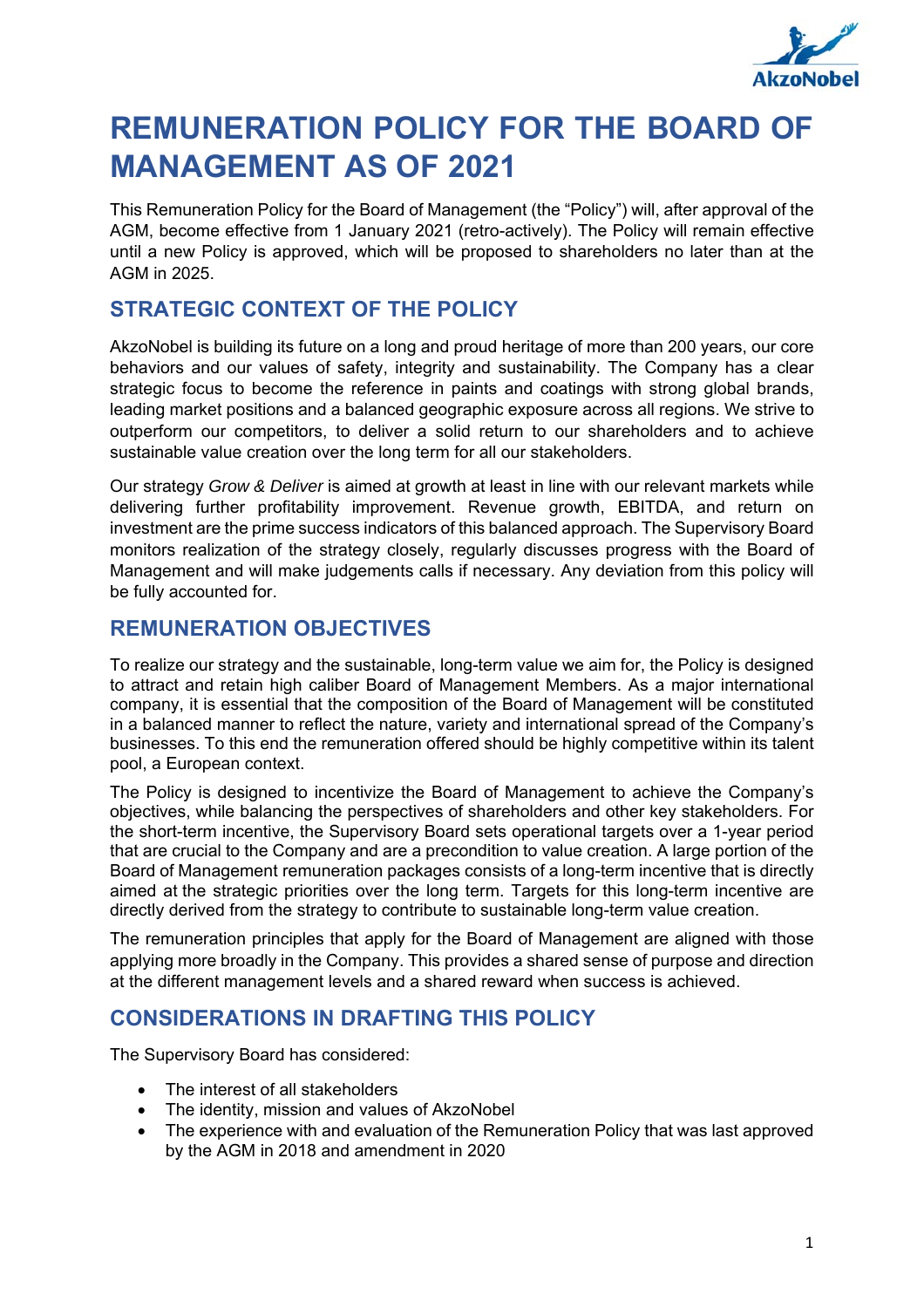

- Feedback on the current and proposed Policy and its implementation received in shareholder consultations
- Guidelines of major institutional shareholder advisory bodies
- The pay and employment conditions of employees of the company, seeking alignment in remuneration levels, instruments and arrangements
- The principles and best practices of the Dutch Corporate Governance Code 2016 and the revised EU Directive to encourage long-term shareholder engagement (SRD II).

The Supervisory Board follows closely the public debate on executive remuneration and has incorporated broadly shared insights in the revision of the policy. The Supervisory Board has sought independent external advice on a fitting remuneration level within the European context. Following shareholder consultations, the Supervisory Board took comments into account and made a number of changes to the proposed policy.

# **CHANGES IN POLICY**

The changes compared to the previous policy can be summarized as follows:

- 1. Despite operating in a global environment, the labor market peer group is updated to align with institutional investor guidelines and will only include EU peers. As AkzoNobel seeks to outperform its sector peers and aims of attract high caliber Members of the Board of Management, a competitive reference point for total remuneration is set between median and third quartile of the European peer group: median for base salary and STI and between median and third quartile for LTI. Remuneration increases above the median market level are reserved for Management Board members who consistently prove to outperform their targets.
- 2. In favor of transparency and alignment with the strategic plan, the list of STI metrics to be chosen from each year is replaced by specific STI metrics which will be applicable throughout the effective period of the Policy. Metrics for the STI and LTI are directly derived from the strategic plan and have been updated compared to the previous policy.
- 3. In order to reach the competitive total compensation level, and in line with market practice, the at-target value of the variable remuneration is adjusted. For the CFO, the at-target short-term incentive (STI) level is increased from 65% to 80% of base salary. For the CEO, the LTI is increased from 150% to 200% of base salary, emphasizing the long-term focus of the pay-for-performance relationship.
- 4. Since the Performance Incentive Plan is concluded in 2020, from 2021 onwards, the temporary suspension of the share matching plan is lifted as planned, to reiterate the importance of share ownership that underpins alignment over the long term. The share matching plan is simplified by removing the link between the allowed investment and share matching level and the fulfillment of the Share Ownership Requirement (SOR).

# **SETTING REMUNERATION LEVELS**

An external reference point is found in a labor market peer group that includes industry peers and a range of companies that are of similar scale, complexity and geographic reach to AkzoNobel. To reflect local pay practices, only companies headquartered in Europe are included. The reference point for a competitive remuneration package that will attract and retain high caliber members of the Board of Management is set at a total compensation level between the median and third quartile of this reference group.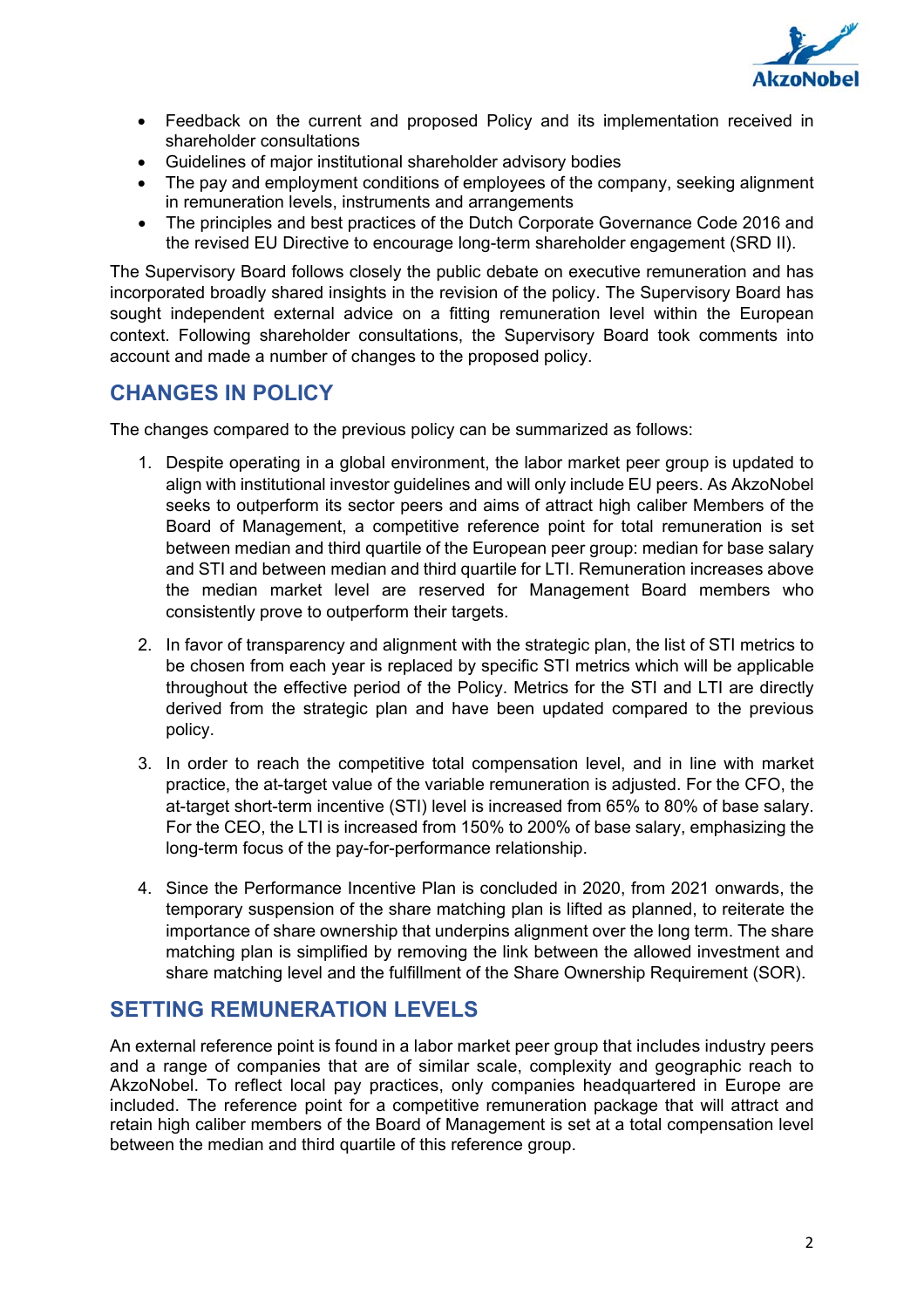

The labor market peer group against which remuneration levels are compared consists of the following companies:

- *Dutch*
- $\bullet$  ASML
- DSM
- **•** Philips
- Randstad
- RELX
- Signify
- Wolters Kluwer
- *European*
- Air Liquide
- Arkema
- Clariant
- Covestro
- Evonik Industries
- Givaudan
- Henkel
- Lafarge Holcim
- Sika
- Solvay

When developments in the market or at peer companies distort proper representation, e.g. due to (de)mergers or acquisitions, the Supervisory Board may adjust the composition of the labor market peer group.

When setting and reviewing remuneration levels, internal consistency is also considered. Base salary and variable remuneration should rise in line with increasing responsibility. A consistent build-up of remuneration from layer to layer supports talent development and a solid succession pipeline within the Company.

# **COMPOSITION REMUNERATION PACKAGE**

Members of the Board of Management can receive a remuneration package consisting of:

- Base salary
- Variable remuneration consisting of:
	- o Performance-related short-term incentives, delivered in cash and with the ability to award matching shares
	- $\circ$  Share matching plan, awarded in the form of shares
	- o Performance-related long-term incentives, awarded in the form of shares
- Post-contract benefits
- Other benefits

## **Base salary**

Salaries are set by the Remuneration Committee at market median level. Salary levels are usually reviewed annually, without any commitment to increase. When reviewing the salary, the Remuneration Committee considers factors such as personal- and Company performance, the internal consistency (for example salary increases throughout the Company) and external competitiveness referenced against the labor market peer group.

## **Variable remuneration**

The Remuneration Policy is designed to put a high portion of the Board of Management's package "at risk" in the form of variable pay, i.e. derived through incentive plans. The total value of remuneration that can be earned rises with the level of performance that is delivered. Consequently, the relative proportion of the fixed-pay package is reduced as higher performance is delivered.

The Supervisory Board annually sets performance targets on a level it considers both realistic and sufficiently stretching. As these target levels are considered competition-sensitive they are not disclosed ex-ante, but they will be fully disclosed and accounted for ex-post.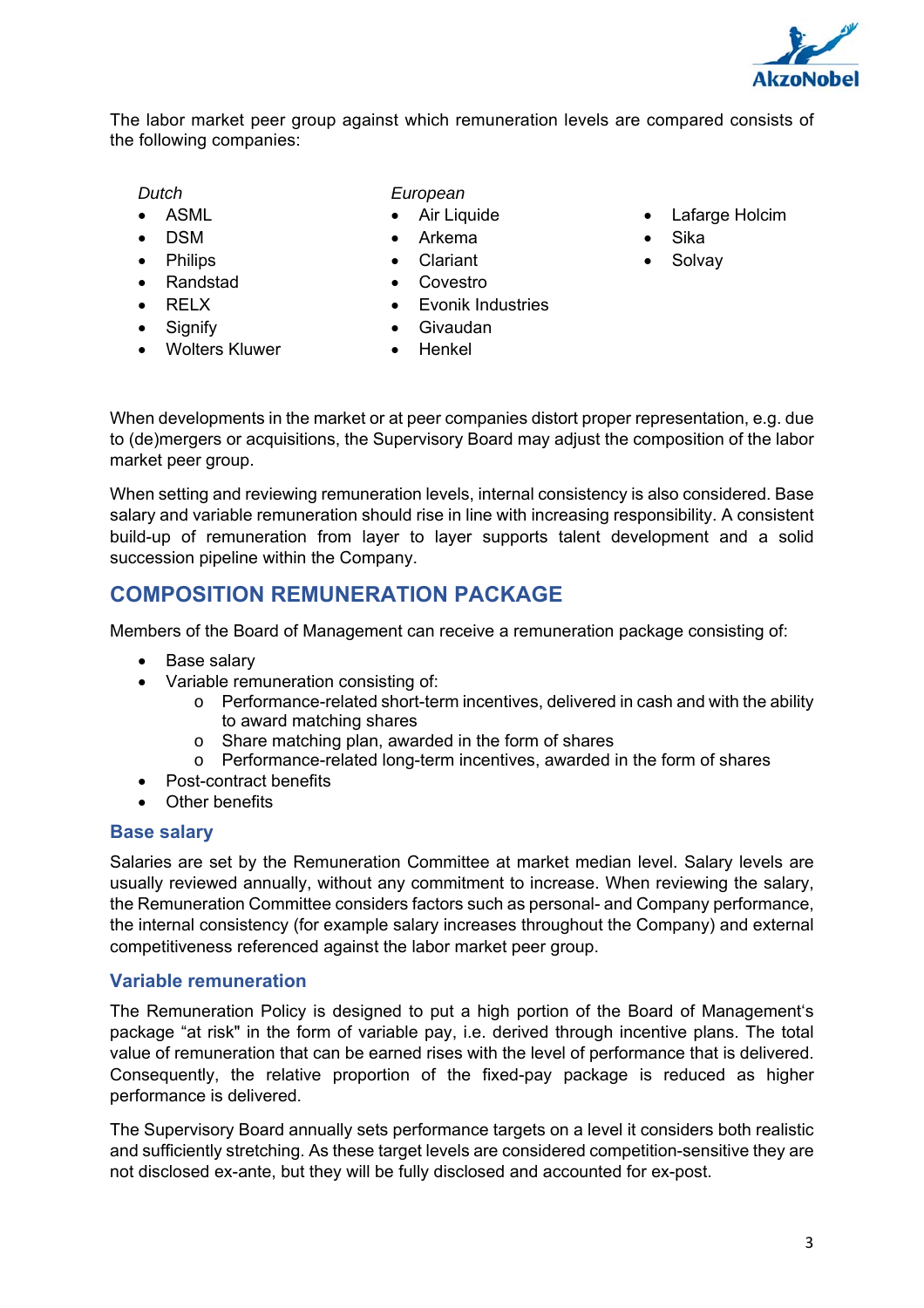

The charts below show how performance may affect the structure and relative value of the Board of Management's remuneration elements under various performance scenarios.



Share-price developments are not taken into account. The possible financial outcomes including share-price movements have been tested in scenario analyses and have been found equitable.

The variable remuneration structure promotes long-term share ownership of Members of the Board of Management, by granting long-term incentives in shares, by inviting them to invest in the share matching plan and by setting specific shareholding requirements.

## *Short-term incentive (STI)*

The STI is designed to focus on a range of strategically important annual objectives derived from our operational plans that are collectively vital to creating value in the long term, without incentivizing undue risk taking or other behaviors which are contrary to the Company's interests.

The target STI is set at market median and is 100% of base salary for the CEO and 80% of base salary for the CFO. The short-term performance is measured for 70% on financial objectives that reflect the profitable growth the strategy aims for and for 30% on quantifiable non-financial objectives, including sustainability and people-related targets, that are vital preconditions to achieving our strategic aims. Performance is incentivized through the following metrics, which are measured over a one-year period:

| <b>Performance Metric</b> | Weight |
|---------------------------|--------|
| Adjusted operating income | 40%    |
| Operating cash flow       | 30%    |
| Non-financial objectives  | 30%    |
| <b>Total</b>              | 100%   |

The applied metrics are as used or defined in our annual report, subject to minor adjustments if required, in order to provide an appropriate indicator of management's performance.

For each target, the Remuneration Committee sets performance ranges each year. These performance ranges determine: (i) The threshold level at which 0% of target is paid out and below which no payouts are made; (ii) The performance level at which 100% of target payout is made; and (iii) The performance level at which the maximum payout of 150% of target payout is made. In aggregate, STI awards will not exceed 150% of base salary for the CEO and 120% of base salary for the CFO.

STI awards are paid in cash when performance over the previous year has been assessed.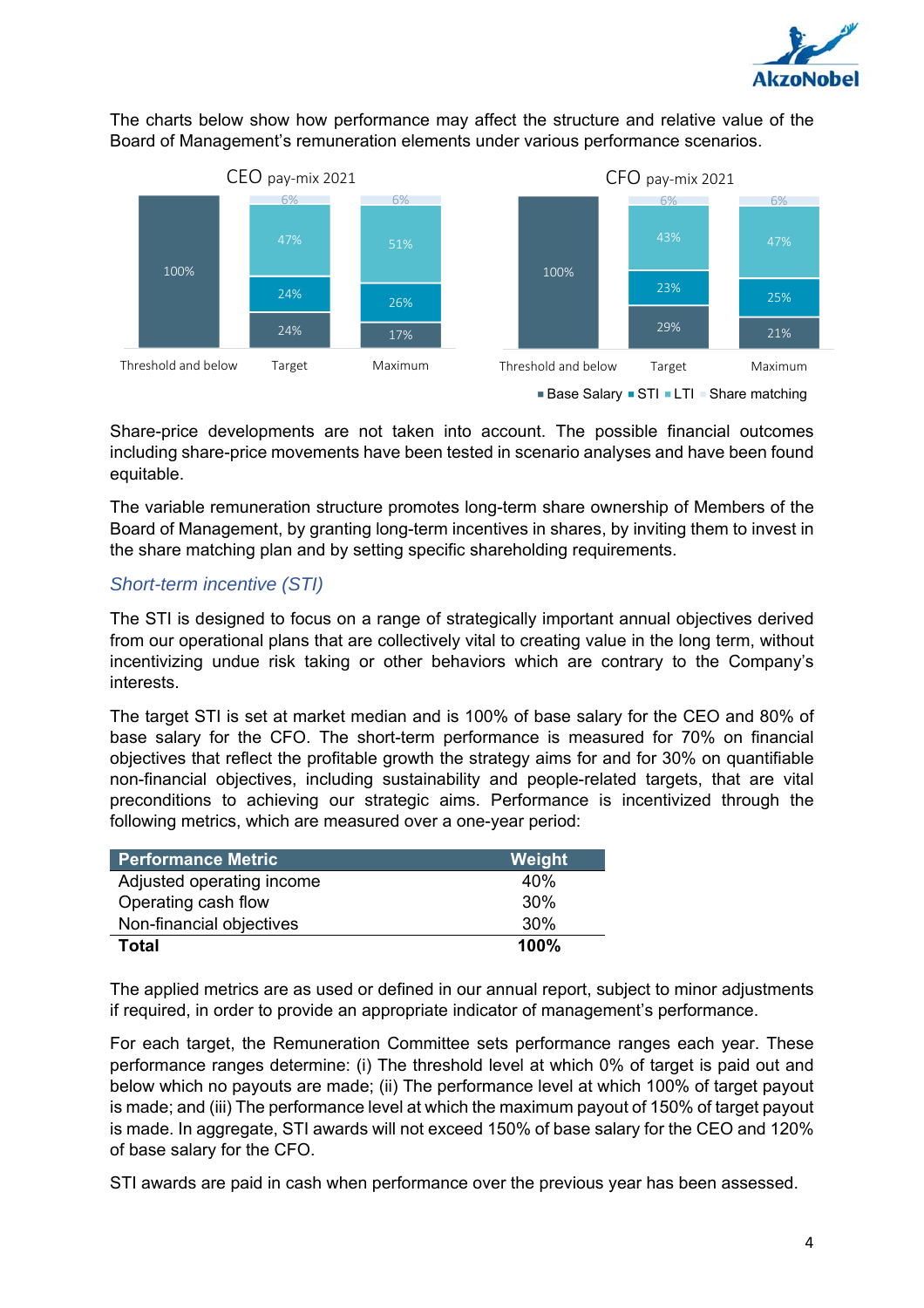

## *Share Matching Plan (SMP)*

To further promote share ownership and the alignment with the Company and its shareholders that it fosters, a Share Matching Plan is in place. The Plan awards shares to members for shares they have invested in from their STI-proceeds and held over a three-year period.

Board members are required to invest 25% of their STI proceeds (net after tax and other deductions) in AkzoNobel shares and may invest a second 25% of their STI proceeds. When they retain these shares for three years, the Company will match such shares one on one, subject to continued employment. The matching shares must be retained for a further two years as long as the minimum shareholding requirement has not been fulfilled.

## *Long-term incentive (LTI)*

The Policy's LTI is designed to give focus to the strategic priorities that will contribute to building sustainable long-term value creation and is set between market median and third quartile. By making awards in equity of the Company, alignment over the long term is created between the Board of Management, the Company and its shareholders.

The vehicle through which long-term performance is incentivized is the performance-related share plan. Under this plan, shares are conditionally granted to the members of the Board of Management on an annual basis, following approval from the Remuneration Committee. The grant level is 200% of base salary for the CEO and 150% of base salary for the CFO. Performance is incentivized through the following metrics, which are measured over a threeyear period:

| <b>Performance Metric</b>                | Weight |
|------------------------------------------|--------|
| Adjusted EBITDA <sup>1</sup>             | 40%    |
| ROI <sup>1</sup>                         | 20%    |
| Revenue growth <sup>1</sup>              | 20%    |
| Environmental, Social & Governance (ESG) | 20%    |
| Total                                    | 100%   |

The Remuneration Committee determines the targets and target ranges that comprise each metric. At target level of performance will vest 100% of the target number of shares conditionally granted. Maximum vesting is 150% of the conditional share grant. No shares will vest if the minimum level of performance is not achieved.

Once the performance period has ended, the Remuneration Committee will assess the extent to which the targets have been met. The number of shares to vest is adjusted for dividends that were paid to shareholders over the three-year performance period. In total, the performance share plan covers at least five financial years, as any vested shares must be retained by the Board of Management member for a further two financial years and beyond, in case the minimum shareholding requirement has not been fulfilled.

## *Shareholding requirements*

Share ownership promotes alignment to the long-term interests of the Company and its shareholders. Members of the Board of Management are required to hold shares in the Company for the duration of their tenure in that capacity. The shares must be accumulated

<sup>1</sup> *Excludes impact of acquisitions individually representing more than 2% AkzoNobel revenue*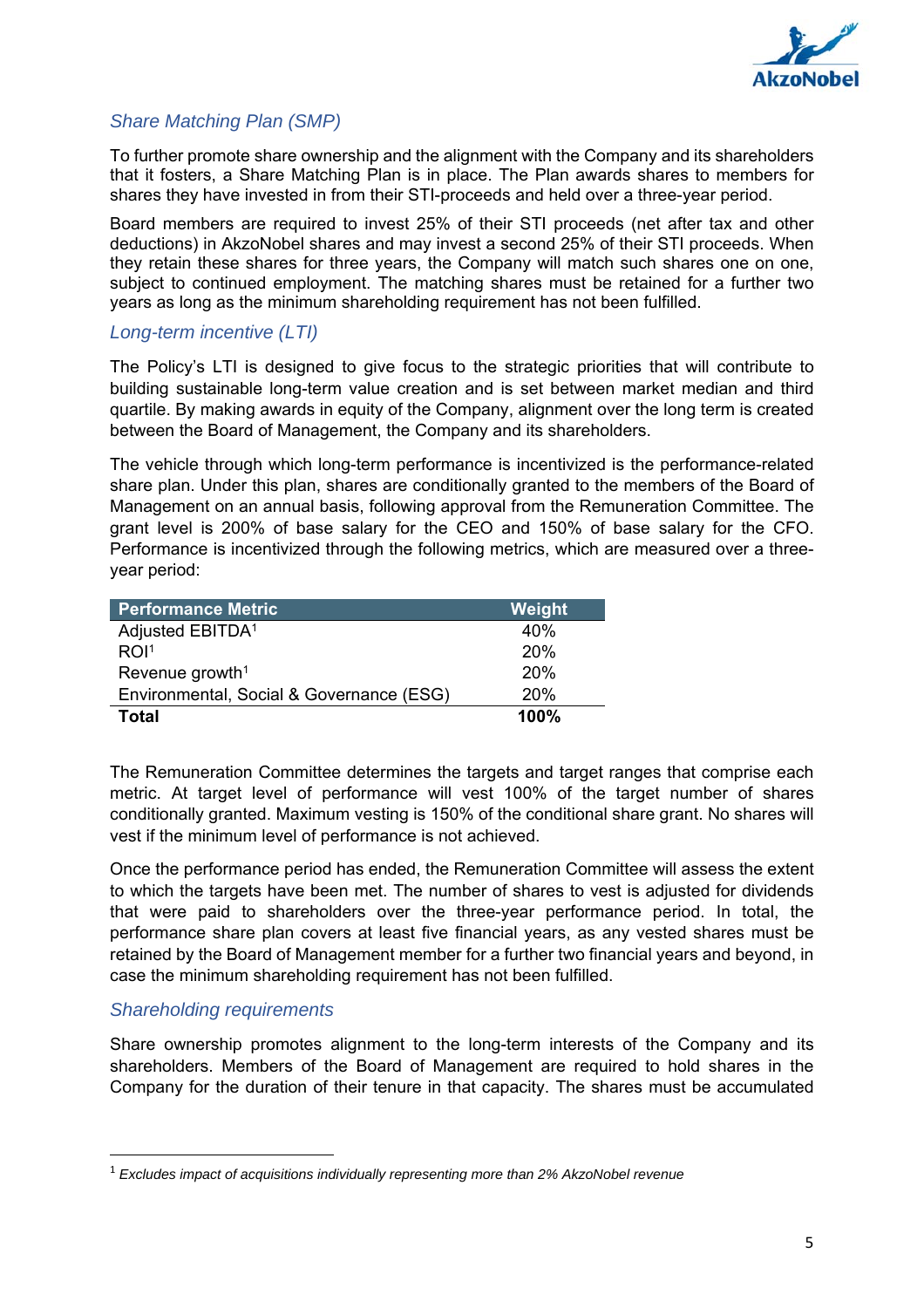

over five years from the date of their appointment to the Board of Management. The holding requirements are expressed as a percentage of the annual gross base salary as follows:

- CEO 3x
- CFO 1.5x

## *Value adjustment and clawback*

As AkzoNobel operates in an industry that is subject to volatility, the Supervisory Board has a duty to review the fairness of variable compensation payout in view of performance delivered. If and when the result as calculated under the Policy is not reasonable or fair under the prevailing circumstances, the Supervisory Board will use its discretionary authority to adjust payouts up- or downward. The discretionary authority will never be used to retroactively adjust targets. Neither will a performance outcome below target be adjusted to arrive at a pay-out above target and vice versa.

The Supervisory Board can reclaim in whole or in part any variable remuneration that has been unconditionally granted or vested or has been paid out on the basis of incorrect information on the underlying performance achievement (clawback).

Any value adjustment or clawback is at the discretion of the Supervisory Board. It will be accounted for in the Remuneration Report that will be submitted to the Annual General Meeting of shareholders.

In the event of a change in control in the Company when performance can no longer be measured according to the pre-set targets, the vesting of awards made under the performance share plan will be 100% of all shares conditionally granted.

## **Post-contract and other benefits**

Members of the Board of Management receive a contribution towards pension and similar retirement benefits, as determined by the Supervisory Board, understanding market practice and relevant legal or tax considerations. The same applies for other benefits — such as a company car.

## **EMPLOYMENT AGREEMENTS**

Each of the members of the Board of Management enters into  $a - in$  principle four-year  $$ service contract with the Company, the terms of which are disclosed in the explanatory notice for the General Meeting of Shareholders at which the Board of Management member is appointed. Service contracts may be terminated by the Company with a notice period of six months and by the member of Board of Management with a notice period of six months. The service contract will terminate in any event when the applicable statutory pension age is reached.

As part of a service contract of a member of the Board of Management from outside the Company, a one-off sign on arrangement may be granted to compensate for actual remuneration rights the new member foregoes by resigning from his previous position. Any such arrangements and the conditions attached will be submitted to the General Meeting of Shareholders on approval of the appointment.

## **Severance arrangements**

The Supervisory Board will determine the appropriate severance payment for members of the Board of Management. The severance payment will not exceed a sum equivalent to one-time annual base salary. This also applies in a situation of severance due to a change in control.